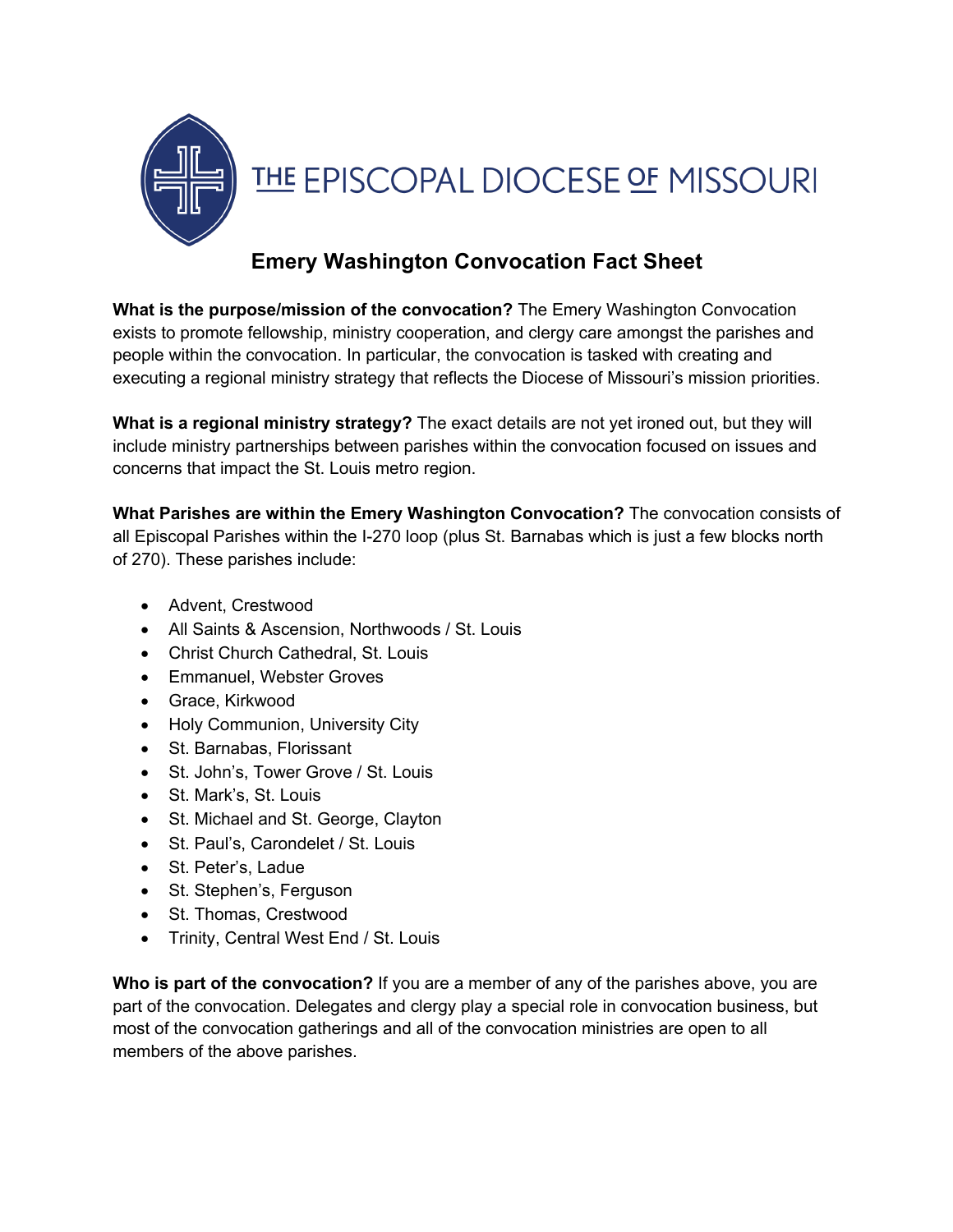**How often does the convocation gather together?** In the past, diocesan convocations (previously called metros) met 4 - 6 times a year to submit resolutions to convention, review the diocesan budget, and conduct other convention business. These meetings were primarily for clergy and convention delegates. This system, however, has changed. Delegates and clergy will meet at least 4 times a year for official convention business, but convocation gatherings will also include fellowship opportunities, fun activities, and liturgical gatherings that will be open to everyone who belongs to a parish within the convocation.

**How will I know when the convocation gathers?** Events will be posted on the convocation website www.diocesemo.org/emery-washington-convocation and advertised in iSeek, the weekly Diocesan newsletter (subscribe here).

**How do I get involved in the work of the convocation?** Take a look at the committees listed below. If you'd like to learn more about one of the committees or how to get involved in the ministry of the committees, reach out to the appropriate committee chair.

**Other than meeting together for fellowship, fun, and church business, does the convocation do anything else?** Yes. The convocation leadership team (see below) promotes ministry collaboration, resource sharing, and mutual ministry between the parishes within the convocation as well as provides support for convocation clergy and discernment opportunities for convocation laity.

**How is the convocation leadership structured?** Convention delegates elect a Convocation Dean and Warden who are charged with fulfilling convocation mission (see above). The Dean and Warden are assisted by a leadership team (see below). If you would like to know more information about any of the committees or get involved in a convocation ministry, please reach out to the people listed below.

## **Convocation Leadership Team**

**Convocation Dean:** The Very Rev. Jon Stratton – Trinity, Central West End / St. Louis Contact: jon@trinitycwe.org

**Convocation Warden:** Ms. Adrienne Dillon - All Saints and Ascension, Northwoods / St. Louis Contact: lemmonsdillon@sbcglobal.net

**Regional Mission Strategy Chair:** The Rev. Mike Angell - Holy Communion, University City **Co-Chair:** The Rev. Sujanna Raj – Emmanuel, Webster Groves This committee is responsible for organizing, planning, and initiating a shared ministry strategy that parishes within the convocation are invited to participate in.

Contact: mangell@holycommunion.net